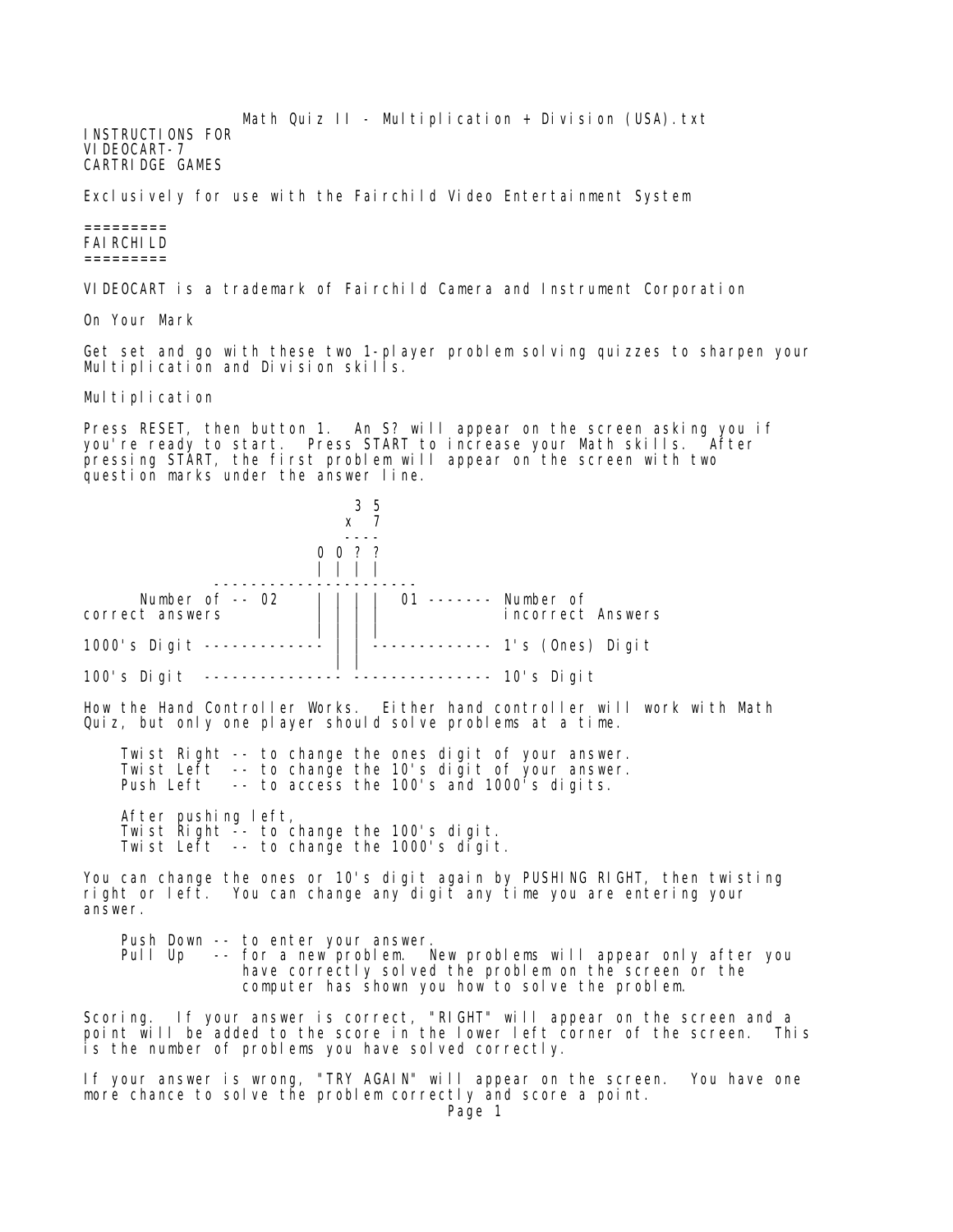If, after the second attempt to solve the problem, the answer is still incorrect, Math Quiz will turn itself into a blackboard and show you how to get the solution to the problem step by step. A point will be added to the score in the lower right corner. This is the number of incorrect problems. This score will show up after you pull up on the hand controller for a new problem.

Division

Press RESET, then button 2. An S? will appear on the screen asking you if you are ready to start. Press START to increase your division skills. After pressing START, the first problem will appear on the screen with two question marks under the answer line.



How the Hand Controller Works. Either hand controller will work with Math Quiz, but only one player should solve problems at a time. The hand controller actions for Subtraction are the same as for Addition. Review the section on How the Hand Controller Works on the first page to see how it works for subtraction.

Scoring. Scoring, like the hand controller, is the same as for Multiplication. One point for each correct answer, one point for each incorrect answer. You get two tries to correctly solve the problem before Math Quiz turns into a blackboard and takes you through the problem step by step.

Puzzles and Activities

The following puzzles and activities will help you sharpen your arithmetic skills. Play the game with friends and try making up some games of your own.

Mathematical Chairs

This is a game for 2 or more players.

Rules:

1. Choose who is going to go first.

2. Each player then takes turns solving problems on the Math Quiz. He continues to solve problems until he gets one wrong. Correct answers after TRY AGAIN count.

3. When a player gets a problem wrong, he gives up the "mathematical chair" to the next player.

4. Keep score for each player by pressing RESET between players.

5. The player with the most correct answers after everyone has been in the "mathematical chair" wins.

For added variety, DO NOT press RESET between players. See how many problems the group can get right. After the game has gone around once there should only be as many wrong answers as there are players.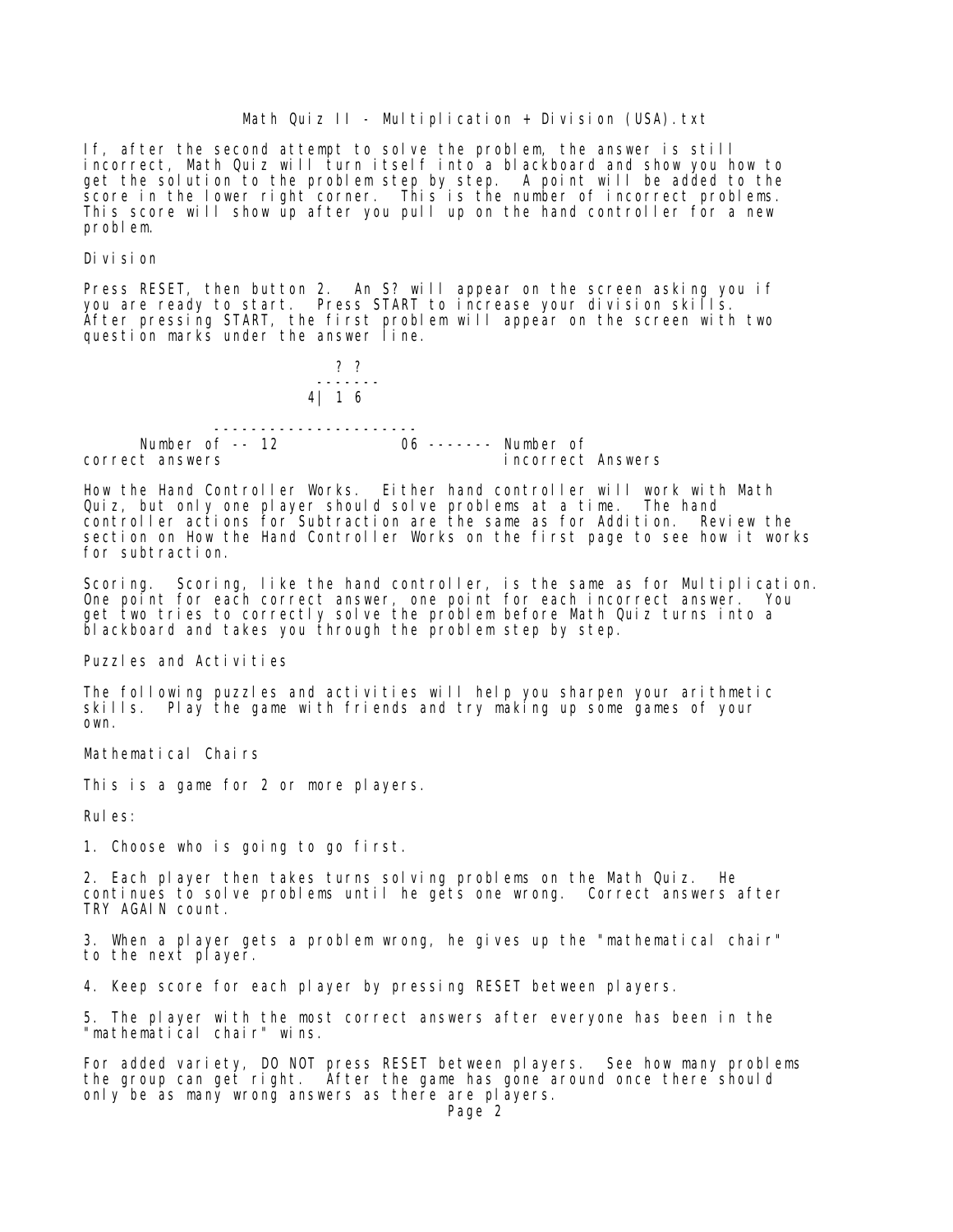## Up To 1000

This is a game for any number of players. It combines arithmetic skill with blind luck!

Players take turn solving addition problems. For each correct problem, the ANSWER is added to your score. The first one to get EXACTLY 1000 wins! If a player goes over 1000, he presses RESET, then button 2 for subtraction and subtracts his answers until he gets 1000. If he goes back down past 1000, do addition problems again. Note: If one player is subtracting and the others are still adding, be sure to press RESET and button 1 for addition between players.

Star Gazer

Astronomy has always been a blend of skill and luck! Use your skill at arithmetic combined with your luck to see which "astronomer" can discover the most stars.

Rules:

1. Each player draws twenty stars, planets, rockets, and moons on a sheet of paper. Inside each shape write a single digit number from 1 to 0. A player may write the same number any amount of times or may omit any numbers just as long as each shape contains one single digit number.

2. Flip a coin to see who goes first and solve the problems on Math Quiz.

3. If you get an answer right, find a star that matches each digit in your answer and color it in. For example, if the problem is

 23 +53 --- ??

and you correctly answer 76, you would find a star or planet marked 7 and one marked 6 and color them in. If you only have one that's all you color. Correct answers after TRY AGAIN do not count.

4. You can only use shapes once. If you cannot find an empty star or planet for one of your digits, you cannot color any shape in.

5. The astronomer who discovers all of his or her shapes first -- wins the "Nobel Prize."

Hang Math

Play Hang Math the same way you would play hangman. Draw a simple gallows. For each wrong answer, draw a part of the body. "TRY AGAIN" counts as a wrong answer.

Scoring:

 Head -- 1st wrong answer Body -- 2nd wrong answer Arms -- 3rd and 4th wrong answer for each arm Hands -- 5th and 6th wrong answer for each hand Legs -- 7th and 8th wrong answer for each leg

The person who completes a body first loses and is out of the game.

Note: For longer games, eyes nose, mouth, fingers and toes can be added.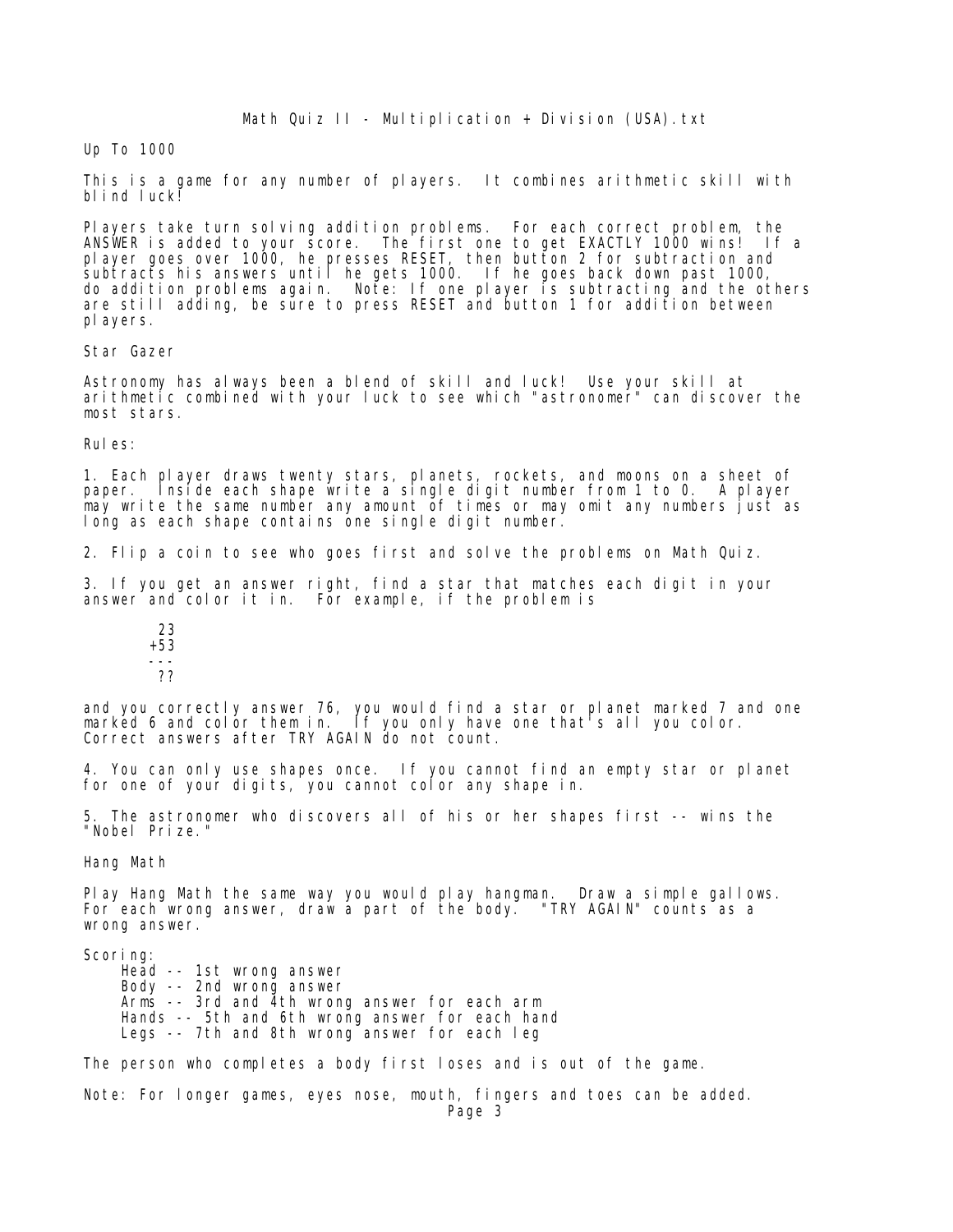A-maze-ing Math

| Start                         |                                 |                   |  |            |         |                 |  | $\star$ $\star$                 |         |                 |  |         | $\star$                                 |          |                         |            |                 | $\star$  |  |
|-------------------------------|---------------------------------|-------------------|--|------------|---------|-----------------|--|---------------------------------|---------|-----------------|--|---------|-----------------------------------------|----------|-------------------------|------------|-----------------|----------|--|
|                               |                                 |                   |  |            |         |                 |  |                                 |         |                 |  |         |                                         |          | * ***** *               |            |                 |          |  |
| *                             | $^\star$                        |                   |  |            |         |                 |  | * * * *                         |         |                 |  |         |                                         |          | $\star$ $\star$ $\star$ |            |                 |          |  |
| $^\star$                      | $\star$                         | ***** * ********* |  |            |         |                 |  |                                 |         |                 |  |         |                                         |          | * * * ***               |            |                 |          |  |
| $^\star$                      |                                 | $\star$           |  |            |         |                 |  | $\star$ $\star$ $\star$         |         |                 |  | $\star$ | $^\star$                                |          | $\star$ $\star$         |            |                 | Fi ni sh |  |
| $^\star$                      | $\star$                         | *** * *** ***** * |  |            |         |                 |  |                                 |         |                 |  |         |                                         |          | * *******               |            |                 |          |  |
| *                             | $\star$                         | $\star$           |  |            |         |                 |  | * * * *                         |         |                 |  |         |                                         |          | $\star$ $\star$         |            | $\star$         |          |  |
| $^\star$                      | *** * ******* *** * *** *       |                   |  |            |         |                 |  |                                 |         |                 |  |         |                                         |          |                         | $\star$    |                 | $\star$  |  |
| $^\star$                      | $^\star$                        | $^{\star}$        |  |            |         |                 |  |                                 |         |                 |  |         | $\star$ $\star$ $\star$ $\star$ $\star$ |          | $^\star$                | $\star$    |                 | $\star$  |  |
| $^\star$                      | $\star$                         |                   |  |            |         |                 |  |                                 |         |                 |  |         | * * ******* * ***** *                   |          | $\star$                 | $\star$    |                 | $\star$  |  |
| $^\star$                      | $\star$                         | $\star$           |  |            |         |                 |  |                                 |         |                 |  |         |                                         |          | * * * * *               | $\star$    |                 | $\star$  |  |
|                               | *** *** ***** * * * *******     |                   |  |            |         |                 |  |                                 |         |                 |  |         |                                         |          |                         | $\star$    |                 | $\star$  |  |
| $^\star$                      |                                 | $\star$           |  |            |         | $\star$ $\star$ |  |                                 | $\star$ | $\star$         |  |         | $\star$                                 |          | $\star$                 | $\star$    |                 | ∗        |  |
|                               | * ***** * * * * *** *** * * *** |                   |  |            |         |                 |  |                                 |         |                 |  |         |                                         |          |                         |            |                 |          |  |
| $^\star$                      | $\star$                         | $\star$           |  |            |         |                 |  | * * *                           |         |                 |  |         | $\star$ and $\star$                     |          | $\star$ $\star$         |            |                 |          |  |
| $^\star$                      | * ******* * * ******* *         |                   |  |            |         |                 |  |                                 |         |                 |  |         |                                         |          | *** *                   |            |                 |          |  |
| *                             |                                 | $\star$           |  |            |         |                 |  | * * * *                         |         |                 |  |         |                                         | $^\star$ |                         |            | $\star$ $\star$ |          |  |
| $^\star$                      | *** *                           |                   |  |            |         |                 |  |                                 |         |                 |  |         | * *** * * * ***                         | $\star$  |                         |            | * ***           |          |  |
| $^\star$                      | $^\star$                        | $\star$           |  | $^\star$   |         |                 |  | $\star$ $\star$ $\star$         |         |                 |  | $\star$ | $\star$                                 | $^\star$ | $^\star$                |            | $\star$         |          |  |
| *                             | $^\star$                        | * * *             |  |            |         |                 |  |                                 |         |                 |  |         | *** ******* * *                         | $^\star$ |                         |            | *** *           |          |  |
| $^\star$                      | $^\star$                        | $\star$           |  |            | $\star$ |                 |  | $\star$ $\star$ $\star$ $\star$ |         |                 |  |         |                                         | $^\star$ | $^\star$                |            | $\star$         |          |  |
| *                             | $\star$                         | ***               |  |            | $\star$ |                 |  |                                 |         |                 |  |         | * *** ***** *                           | *        | $\star$                 |            | ***             |          |  |
| $^\star$                      | $\star$                         |                   |  | $\star$    |         |                 |  |                                 |         |                 |  |         | $\star$ $\star$ $\star$                 | $^\star$ | $^\star$                | $\star$    |                 | $\star$  |  |
| $^\star$                      | ***** * *** *** * *** *         |                   |  |            |         |                 |  |                                 |         |                 |  |         |                                         |          | $^\star$                | $^\star$   |                 | $\star$  |  |
| $^\star$                      | $\star$                         |                   |  | $^{\star}$ |         |                 |  |                                 |         | $\star$ $\star$ |  |         |                                         | $\star$  | $^\star$                | $^{\star}$ |                 | $\star$  |  |
|                               | * * * * * *                     |                   |  |            |         |                 |  |                                 |         |                 |  |         | * ******* *** *** *                     |          |                         | $^\star$   |                 | $\star$  |  |
| $^\star$                      | $\star$ $\star$                 |                   |  |            |         |                 |  |                                 |         |                 |  |         | * * * * * *                             |          | $\star$                 | $^{\star}$ |                 | $\star$  |  |
| * *** * *** *** ***** ***** * |                                 |                   |  |            |         |                 |  |                                 |         |                 |  |         |                                         |          |                         |            |                 | $\star$  |  |
| $^\star$                      | $\star$ $\star$                 |                   |  |            |         |                 |  | $\star$ $\star$                 |         |                 |  |         |                                         |          |                         |            |                 | $^\star$ |  |
|                               |                                 |                   |  |            |         |                 |  |                                 |         |                 |  |         |                                         |          |                         |            |                 |          |  |

Play Math Maze with a friend. Flip a coin to see who goes first and take turns answering problems. If you get the problem correct (TRY AGAIN doesn't count) and your correct answer is less than 10, move that many<br>spaces through the maze. If your correct answer is greater than 10, RESOLVE<br>your answer (that is, add the digits of your answer together to get a final example, if your problem is

06  $+02$ ??

and you correctly answer 8, move 8 spaces through the maze. If your problem i s

 $12$  $+24$  $- - -$ ??

and you correctly answer 36, resolve this answer by adding 3+6 and move 9 spaces. If your problem is

24  $+25$  $- - -$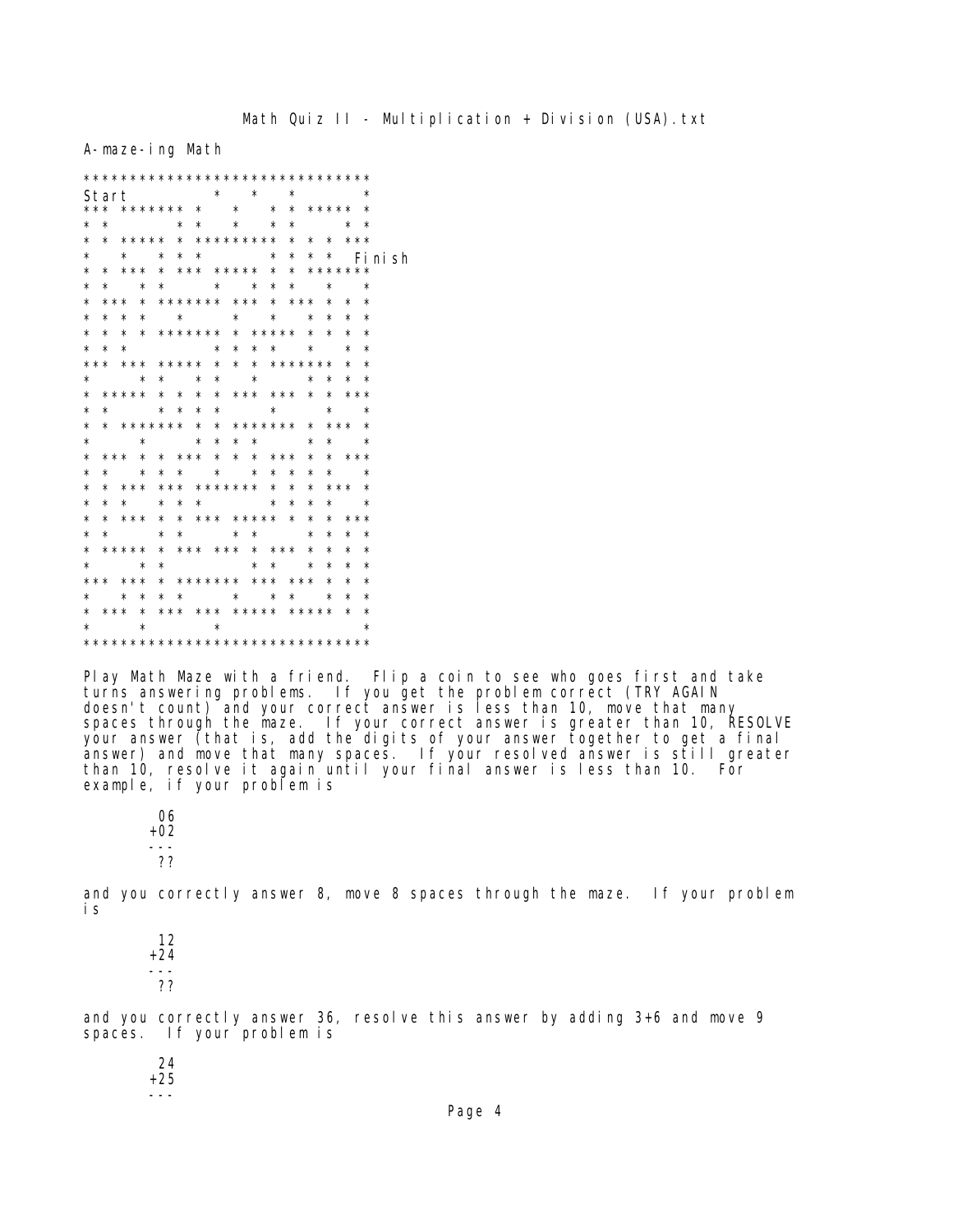Math Quiz  $II - Multiplication + Divisin (USA) .txt$ 

??

and you correctly answer 59, resolving this answer by adding 5+9 to get 14. Since this is still greater than 10, resolve it again by adding 1+4 and move 5 spaces.

Rules:

1. Move as many spaces through the maze as your answer or resolved answer.

2. If you are at a dead end and you haven't used up your number of spaces, you can back out of the dead end with the spaces you haven't used up.

3. You do not have to finish with the exact number of spaces. First one out wins!

4. You can move any direction possible at any time during your turn.

5. Remember, there is more than one way to get through the maze!

Hint: Trace the maze so it can be used over or make up your own!!

Digital Dots

Play digital dots with a friend.

Rules:

1. Draw 20 rows of dots with 20 dots in a row. Making sure the dots in the rows line up to form a grid.

2. Take turns answering problems.

3. For each correct answer, connect any two dots from side to side or up and down. DO NOT CONNECT DI AGONALLY.

4. If your answer is wrong, your opponent gets to draw two connecting lines.

5. Put your initial in each box you complete. The player with the most initialed squares is the winner.

Math Battle

Play Math-Battle with two or more players. Each player draws 10 vertical columns with 10 horizontal rows. This grid is called a matrix. Number each column starting at the left and each row starting at the bottom with 1 through 10. The square where a column and a row cross is called an intersect. Each player has 5 Destroyers, worth 1 point (see play section); 4 Battle Ships, worth 2 points; 3 P.T. Boats worth 3 points; 2 Submarines worth 4 points; and 1 Carrier worth 5 points. These ships are positioned on your secret battle matrix one ship to an intersect (15 ships in all) by putting a "B" for Battle Ship and "S" for Submarine, etc., in the appropriate squares.

Play:

1. Choose who is to start.

2. Solve the Math-Quiz you have chosen -- answers after TRY AGAIN count.

3. When you answer a problem correctly which has a one digit solution play as follows:

23